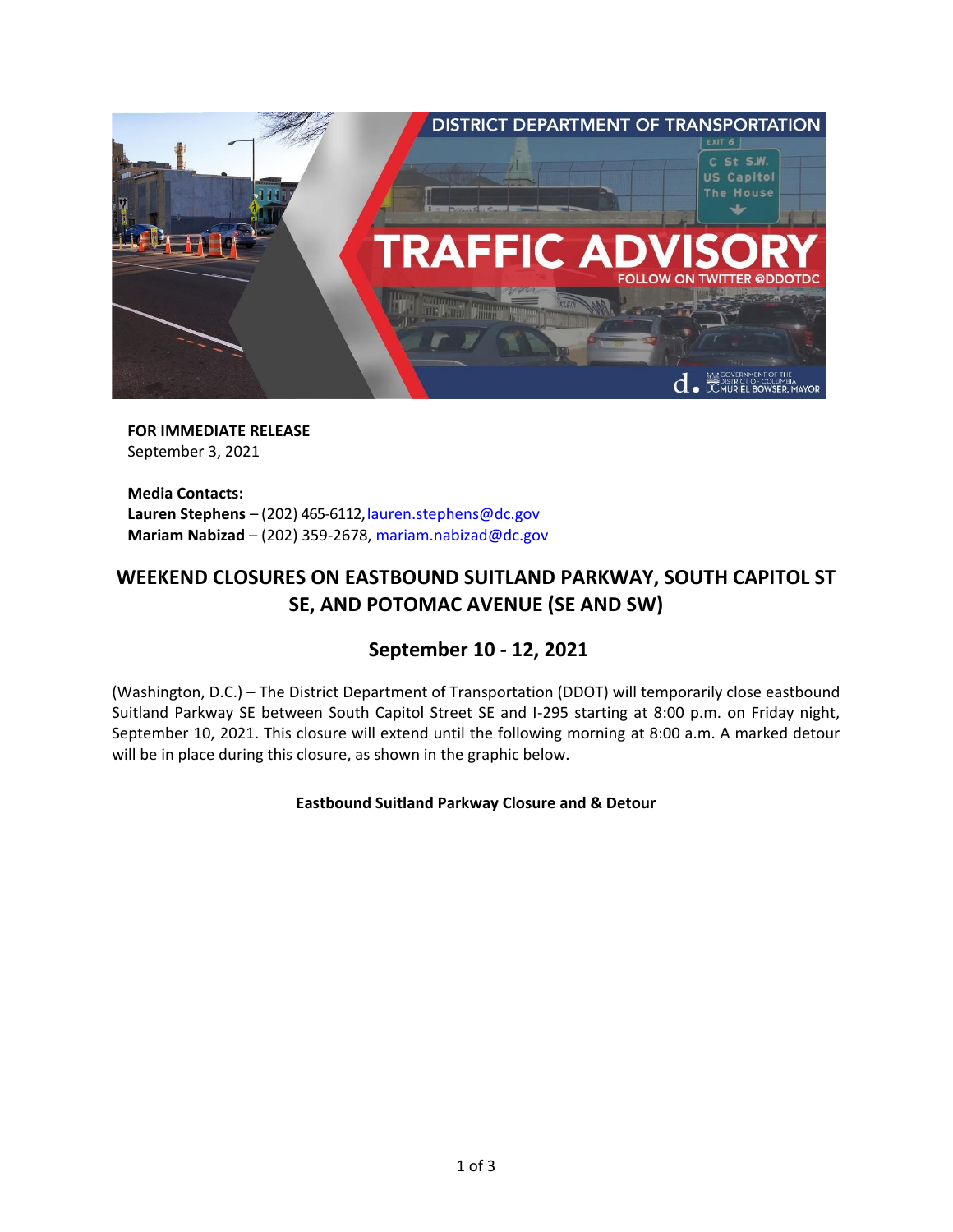

Northbound South Capitol Street SE between Firth Sterling Avenue SE and Suitland Parkway SE will be temporarily closed starting Friday night, September 10 at 6:00 p.m. This closure will extend until the following morning at 8:00 a.m. A marked detour will be in place during this closure, as shown in the graphic below.



# **Northbound South Capitol St. SE Closure and & Detour**